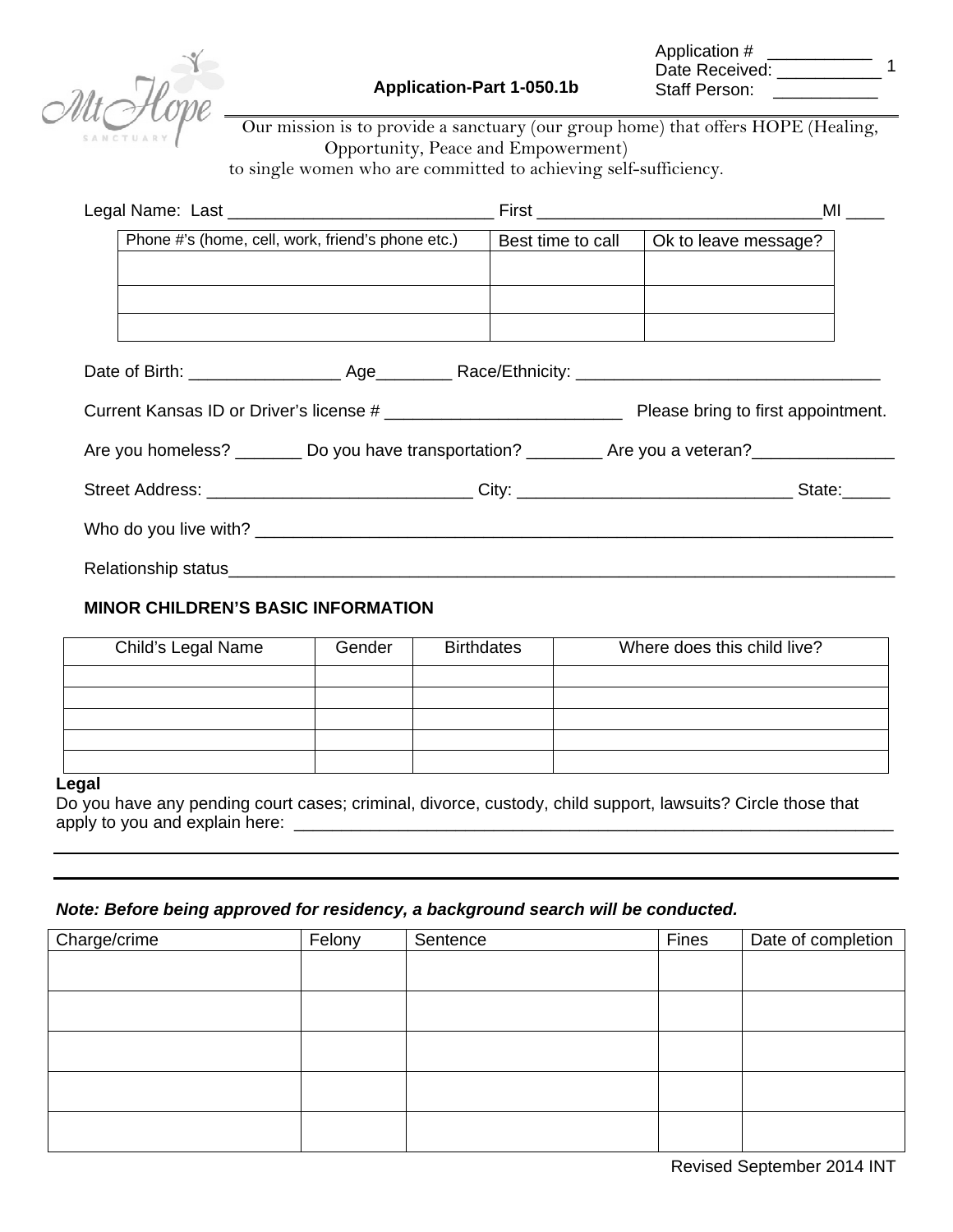| If you are currently on probation or parole, please fill out.     |         |         |  |
|-------------------------------------------------------------------|---------|---------|--|
| Name of court supervisor                                          | Address | Phone # |  |
| Is this person supportive of you applying for Mt. Hope Sanctuary? |         |         |  |

## *SUBSTANCE ABUSE:*

## *Note: we require random drug testing before and during residency.*

| Type of drug/alcohol | When did you start? | How often? | Last usage |  |
|----------------------|---------------------|------------|------------|--|
|                      |                     |            |            |  |
|                      |                     |            |            |  |
|                      |                     |            |            |  |
|                      |                     |            |            |  |
|                      |                     |            |            |  |
|                      |                     |            |            |  |
|                      |                     |            |            |  |

Have you been to an in or out patient treatment program?

| Treatment Facility: _ | Treatment Date: | Court mandated? Y N |  |
|-----------------------|-----------------|---------------------|--|
| Treatment Facility:   | Treatment Date: | Court mandated? Y N |  |
| Treatment Facility:   | Treatment Date: | Court mandated? Y N |  |

\_\_\_\_\_\_\_\_\_\_\_\_\_\_\_\_\_\_\_\_\_\_\_\_\_\_\_\_\_\_\_\_\_\_\_\_\_\_\_\_\_\_\_\_\_\_\_\_\_\_\_\_\_\_\_\_\_\_\_\_\_\_\_\_\_\_\_\_\_\_\_\_\_\_\_\_\_\_\_\_\_\_\_\_\_\_\_\_ \_\_\_\_\_\_\_\_\_\_\_\_\_\_\_\_\_\_\_\_\_\_\_\_\_\_\_\_\_\_\_\_\_\_\_\_\_\_\_\_\_\_\_\_\_\_\_\_\_\_\_\_\_\_\_\_\_\_\_\_\_\_\_\_\_\_\_\_\_\_\_\_\_\_\_\_\_\_\_\_\_\_\_\_\_\_\_\_

Have you ever been evaluated for mental health disorders? Y N

If so, what diagnosis was given for your mental health?

*If you are taking any prescription drugs, over the counter, vitamins or supplements please list below.* 

| Medication name | Reason for med | Prescribing doctor |
|-----------------|----------------|--------------------|
|                 |                |                    |
|                 |                |                    |
|                 |                |                    |
|                 |                |                    |
|                 |                |                    |
|                 |                |                    |
|                 |                |                    |

Revised September 2014 INT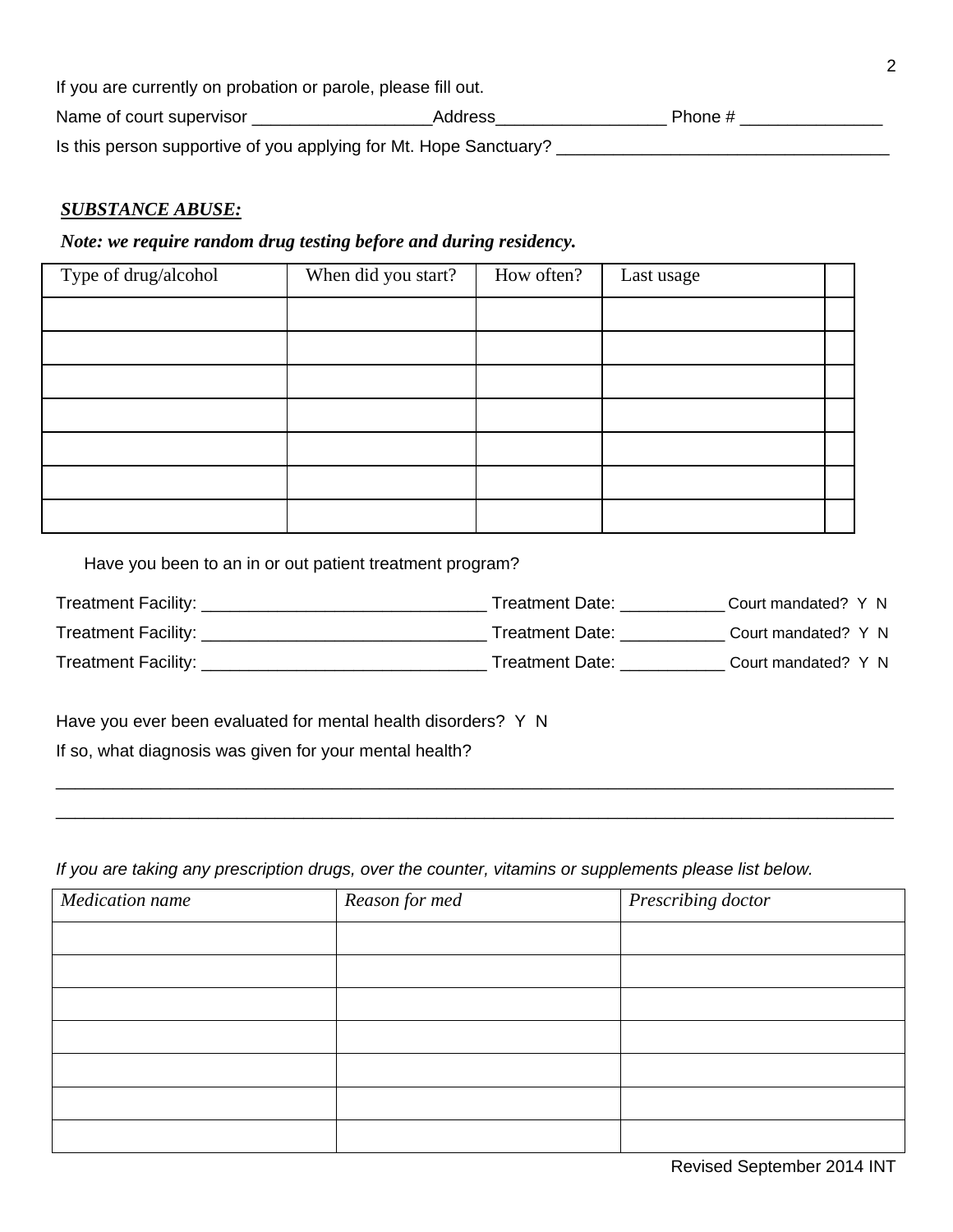Please describe your current situation. Use back of page if necessary.

### Mark the "O" before each area you feel help is needed for you and your children.

**Education/career development**: O Employment O Job Training O Education O Resume

**Financial:** O Budgeting O Bill Paying O Increasing income O Saving

Mental: O Goal setting/visualizing O planning O Legal

Personal growth & development: O Mental Health O Parenting O Counseling O Relationships

Physical: O Nutrition O Health exam O Dental O Vision O Hearing test O Exercise

Social/Emotional: O Community service O Volunteer work

Spiritual: O Value clarification & commitment O Study & Meditation O Mentor

Temporal: O Housing O Transportation O Child Care O Food O Legal O Furniture or household items